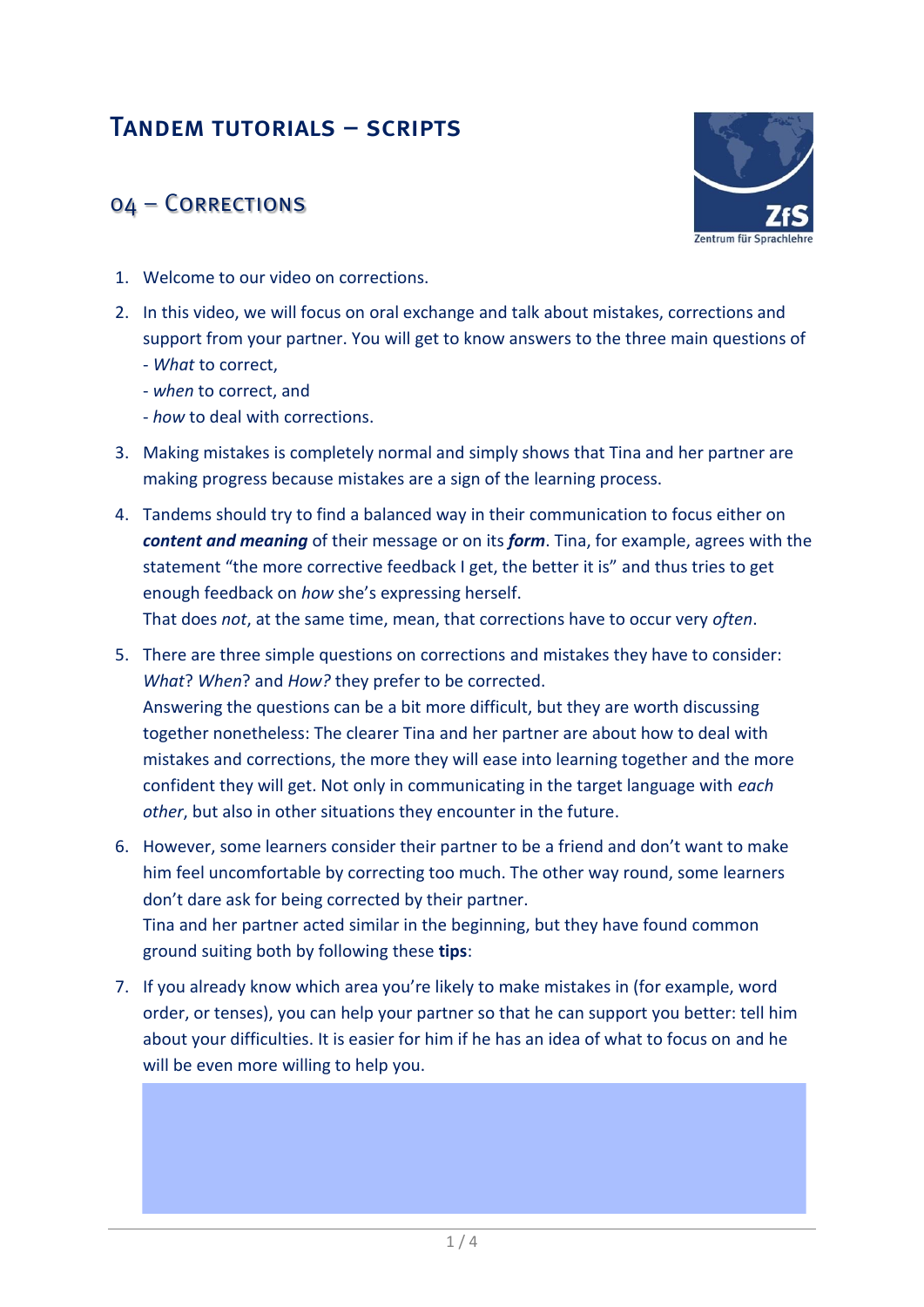- 8. If you have **no idea** yet of your difficulties, you could make a **recording** and listen to it afterwards with your partner. Together, find out, what types of mistakes mainly occur: grammatical errors, pronunciation errors, or vocabulary and phrase errors. Pick out the ones that are most important to you, for example because they hinder mutual understanding.
- 9. Speaking about **grammar**: In the beginning, Tina believed that her tandem partner could tell her *why* something is correct or incorrect. But he reminded her of what was being said about the principle of reciprocity in the video with Tandem basics: tandem partners are *no language teachers*, but *conversation* partners. So if she wants to acquire grammar and its rules, she takes a textbook or software parallel to having sessions with her tandem partner.

Tina *practices* these acquired structures in the sessions, though, as nothing is better than a native speaker as a learning partner for doing so.

In a minute, we will suggest ways of dealing with grammar mistakes in a tandem session.  $(\rightarrow 12.)$ 

- 10. **When**. Discuss with your eTandem partner when you would like to receive corrections: every time or only with specific mistakes (for example: ones that you repeat often)? Do you want to get the correction immediately or when you are finished with your sentence? Or only if your partner cannot fully understand you?
- 11. You can even choose to give or ask for a *global, general feedback* at the very end of your session. In a global feedback you emphasise the positive aspects you have noticed and correct some common mistakes.

If you'd like to practise specific expressions or sentence patterns, you can ask for *selective correction* only. Arrange a short time during which you will correct your partner in detail (between 5 min. for beginners and about 15 min. for advanced learners).

Whatever you choose, don't forget to **encourage** your partner at the end of your session by complimenting him on his risk taking and improvement.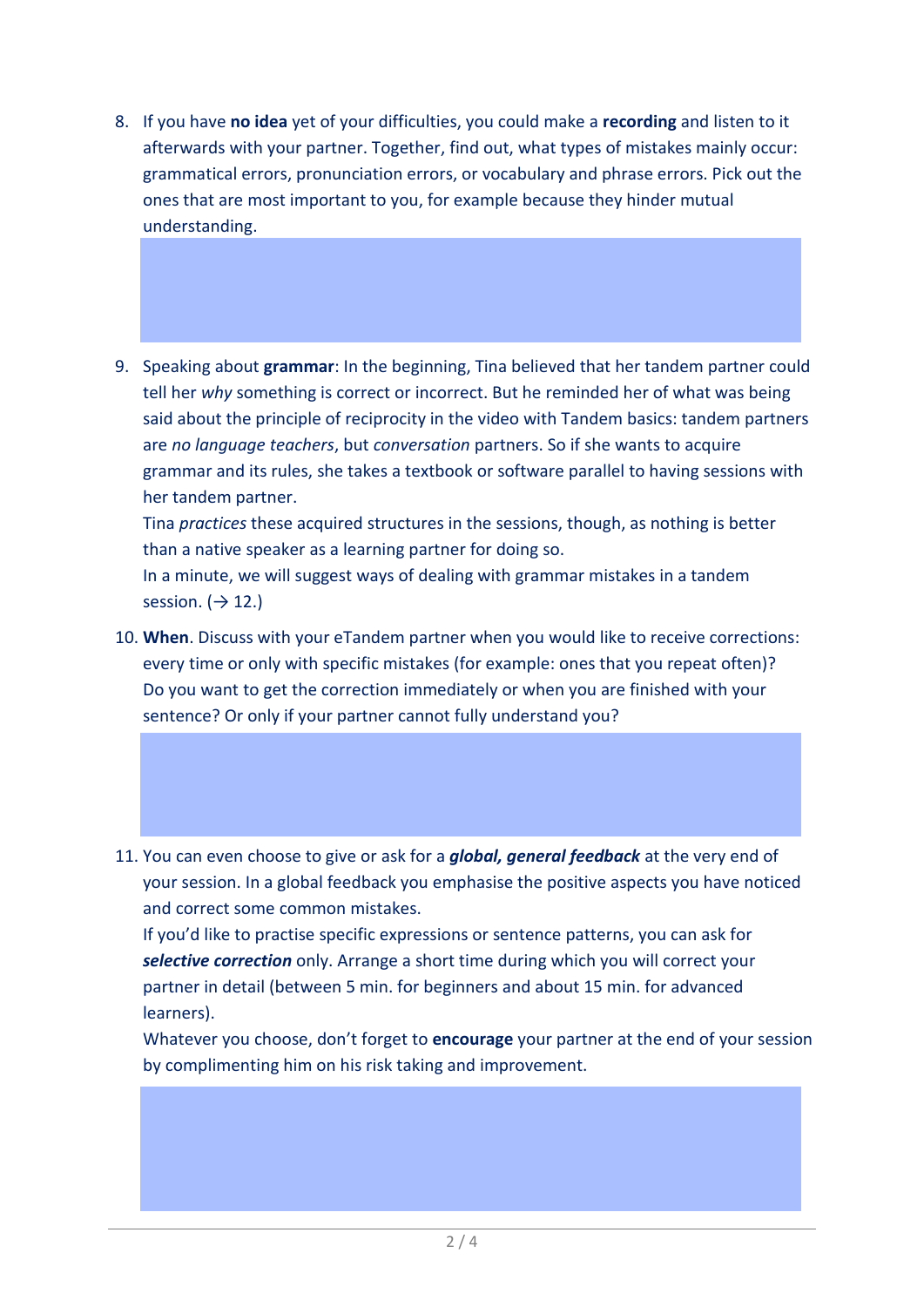12. Last, but definitely not least, discuss with your partner *how* you would like to be corrected: Should your tandem partner tell you the mistake explicitly and give you the correct answer? Or would you prefer to guess the correct solution on your own and thus have the chance to self-repair your message?

Do you need corrections in a written way or are you fine with just oral corrections? Or does it irritate you to be interrupted and you prefer your tandem partner to write down the mistakes first and make the corrections later, as you would do in a global feedback?

13. Tina for example prefers to receive the corrective feedback of her wrong version in the form of the correct repetition from her partner. He has given her a so-called "recast". Recasts are newly drafted expressions which are considered to be easy to provide, timesaving, and don't disturb the flow of interaction too much.

If Tina realizes that she has received a recast, she tries to repeat the correct version to remember the correction.

She observes during and after the sessions with her partner whether this is the way both of them like giving and receiving corrective feedback. If it turned out you have the same preferences – that's perfect! If Tina's partner had a different preference, it would be **more important to respect the** *learner's* **preference** of *receiving* feedback.

- 14. Sometimes Tina and her partner are not able to understand each other's corrections if they stay in the target language, even if they try to. In these cases, they feel confident enough by now simply using a common language both understand – like English. They have some tips for you in an extra video called "Lingua franca".
- 15. In oral sessions (for example via Skype), it requires some practice for Tina and her partner to concentrate on *content* respectively *meaning* of the conversation (*what* is being said?) *and* on the form (was it *correct*?) at the same time. A **recording** of their session made it easier.

When they are working on a concrete task though, they focus more on communication rather than on linguistic correctness.

- 16. Last but not least, Tina's tandem partner is always a model for her and vice versa *"How would you have expressed this in my position?"* turned out to be Tina's most important question to her partner in case she wants to get corrective feedback, for example by asking for these "recasts".
- 17. We hope you benefit from these tips on how to deal with mistakes, corrections, and support from your partner. Good luck discussing them and trying them out!